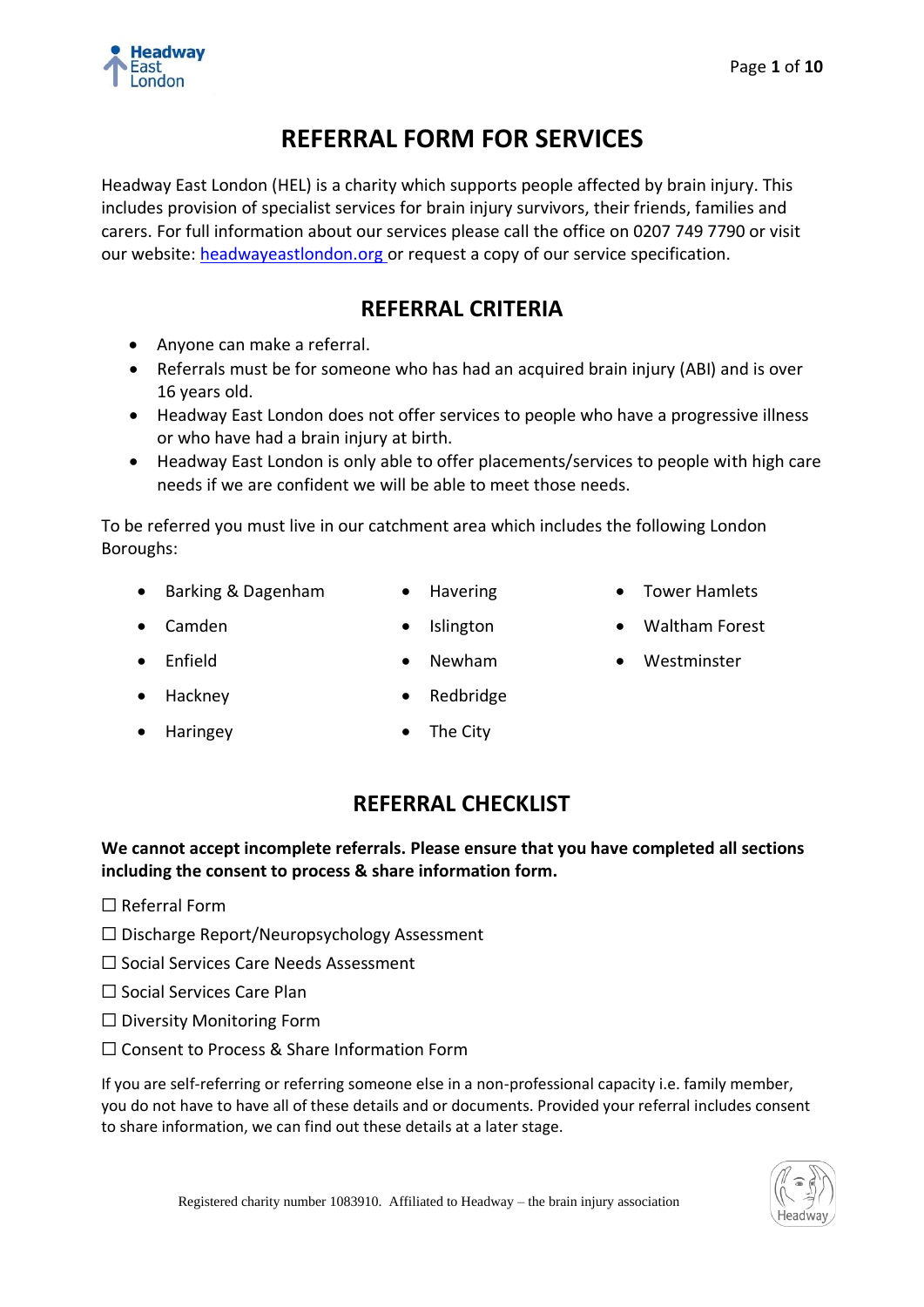

### **FUNDING FOR HEADWAY SERVICES**

| Day Service                             | £109.44 per day placement (excluding<br>transport)                                                              |
|-----------------------------------------|-----------------------------------------------------------------------------------------------------------------|
| <b>Community Support Worker Service</b> | Standard rate - £28.20 p/h (inclusive of<br>reasonable expenses)<br>Minimum service provided, 4 hours per week. |
| <b>Casework Service</b>                 | Short term pieces of information, advice,<br>advocacy & support groups                                          |
| <b>Neurological Therapy Service</b>     | Price on application                                                                                            |

*Ref*erra*ls for the Enfield Brain Injury Service require a different form. Please see our website for more information* [headwayeastlondon.org/services/neurological-therapy-service/](https://headwayeastlondon.org/services/neurological-therapy-service/)

# **REFERRAL INFORMATION**

### **Please tick the service(s) required:**

| Day Service                                                                                                   |        |
|---------------------------------------------------------------------------------------------------------------|--------|
| <b>Community Support Worker Service</b>                                                                       |        |
| Neurological Therapy Service (Fees apply for all therapy services)                                            | $\Box$ |
| Physiotherapy                                                                                                 | $\Box$ |
| Occupational Therapy                                                                                          |        |
| Psychotherapy                                                                                                 |        |
| Neuropsychology                                                                                               |        |
| Craniosacral                                                                                                  |        |
| Casework Service<br>Presenting issues: (i.e. housing, benefits, legal advice, accessing health & social care) |        |

Click or tap here to enter text.

Is funding in place Yes □ No □

If yes, who will be paying: Click or tap here to enter text.

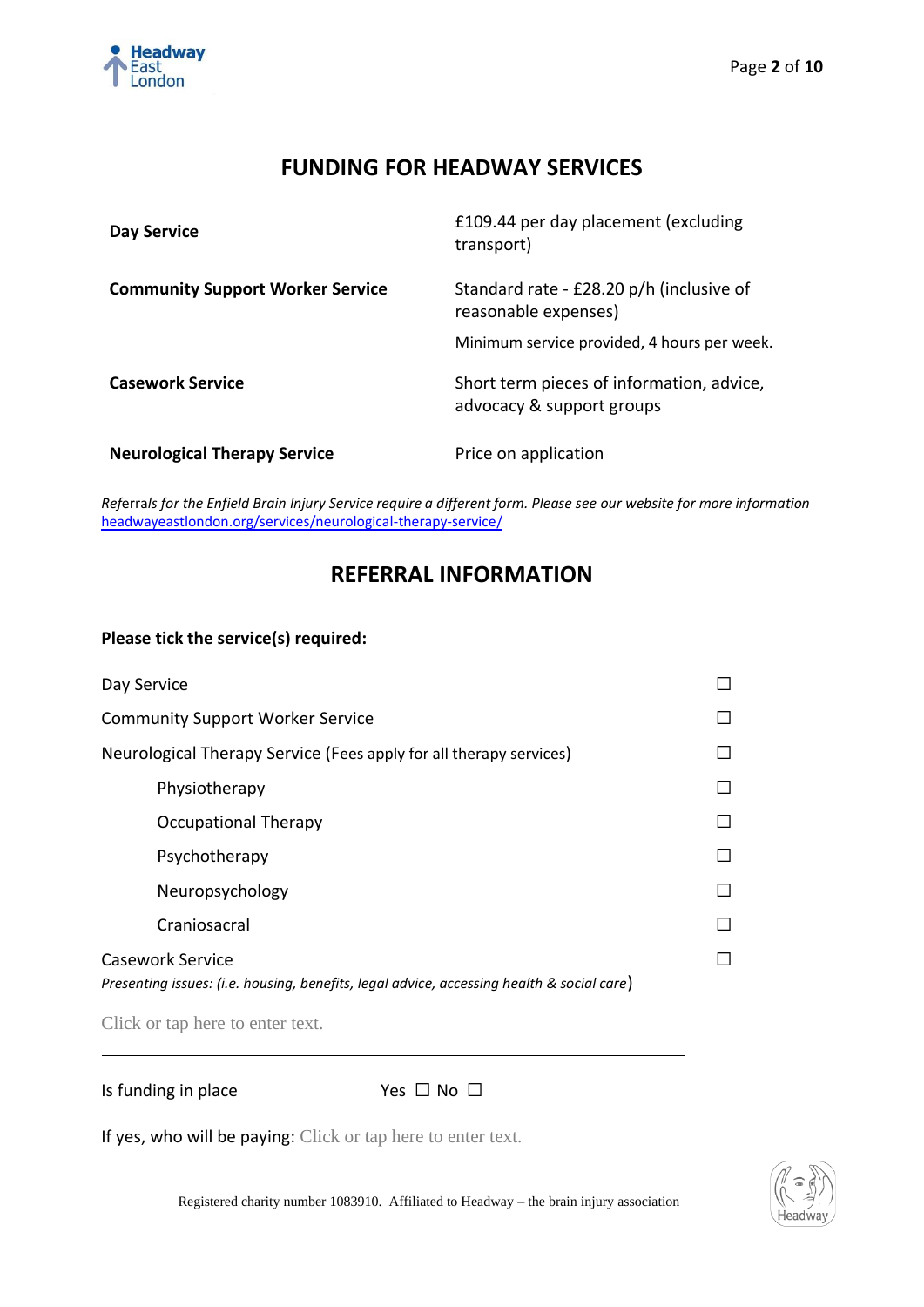

## **REFERRAL FORM**

| Date of referral                 |  |
|----------------------------------|--|
| Name of person being referred    |  |
| Date of birth                    |  |
| <b>Address</b>                   |  |
| Phone                            |  |
| <b>Email</b>                     |  |
| <b>Local Authority</b>           |  |
| <b>National Insurance Number</b> |  |

| <b>Referred by (name)</b> |  |
|---------------------------|--|
| Relationship/role         |  |
| <b>Address</b>            |  |
| Phone                     |  |
| Email                     |  |

| Name of main carer/next of kin |  |
|--------------------------------|--|
| Relationship                   |  |
| <b>Address</b>                 |  |

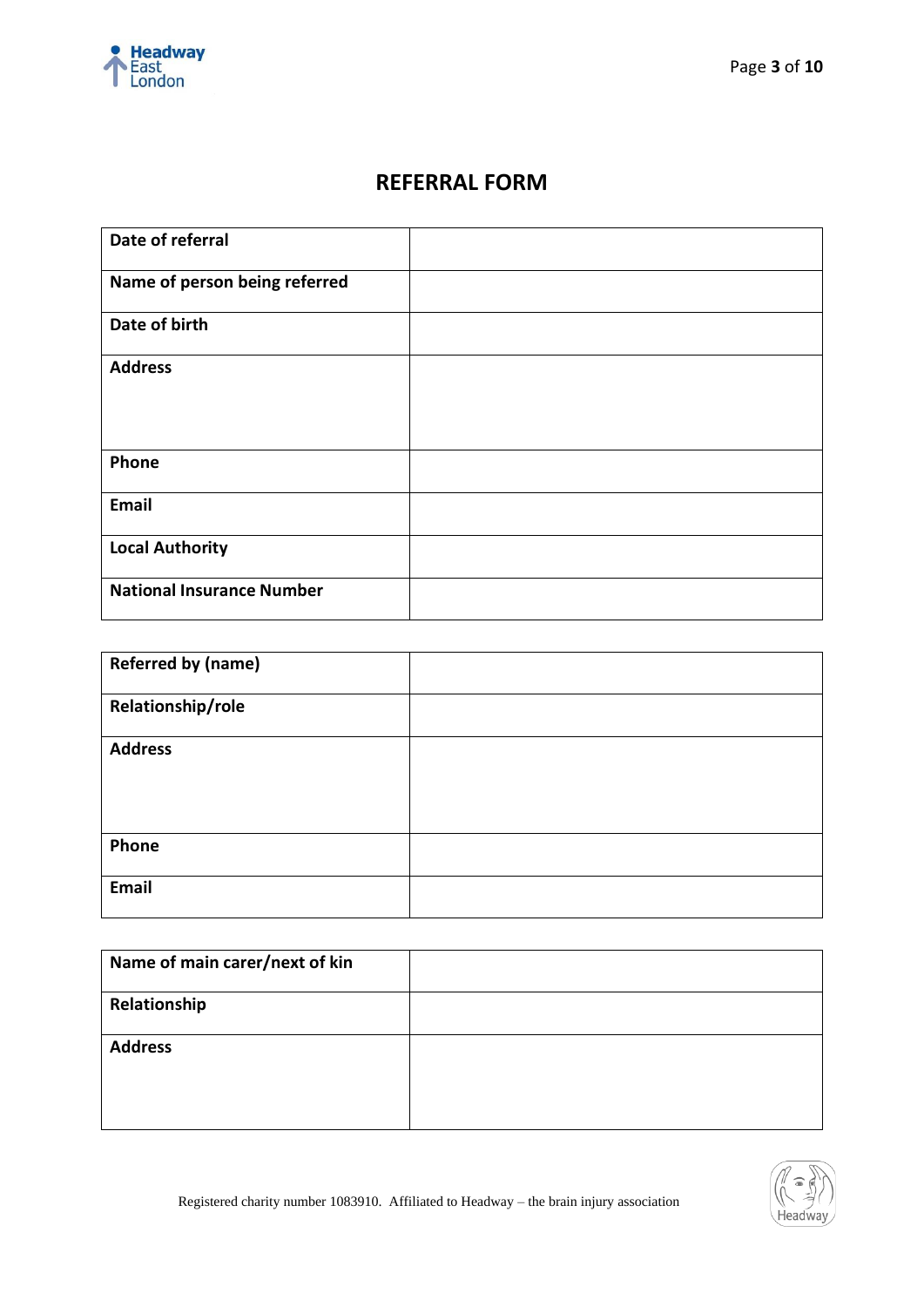

| Phone |  |
|-------|--|
| Email |  |

| Name of GP              |  |
|-------------------------|--|
| <b>GP practice name</b> |  |
| <b>Address</b>          |  |
| Phone                   |  |
| Email                   |  |

| Date of injury                    |  |
|-----------------------------------|--|
| <b>Nature/diagnosis of injury</b> |  |
| Name of hospital attended         |  |
| Dr/Consultant/Neurosurgeon        |  |

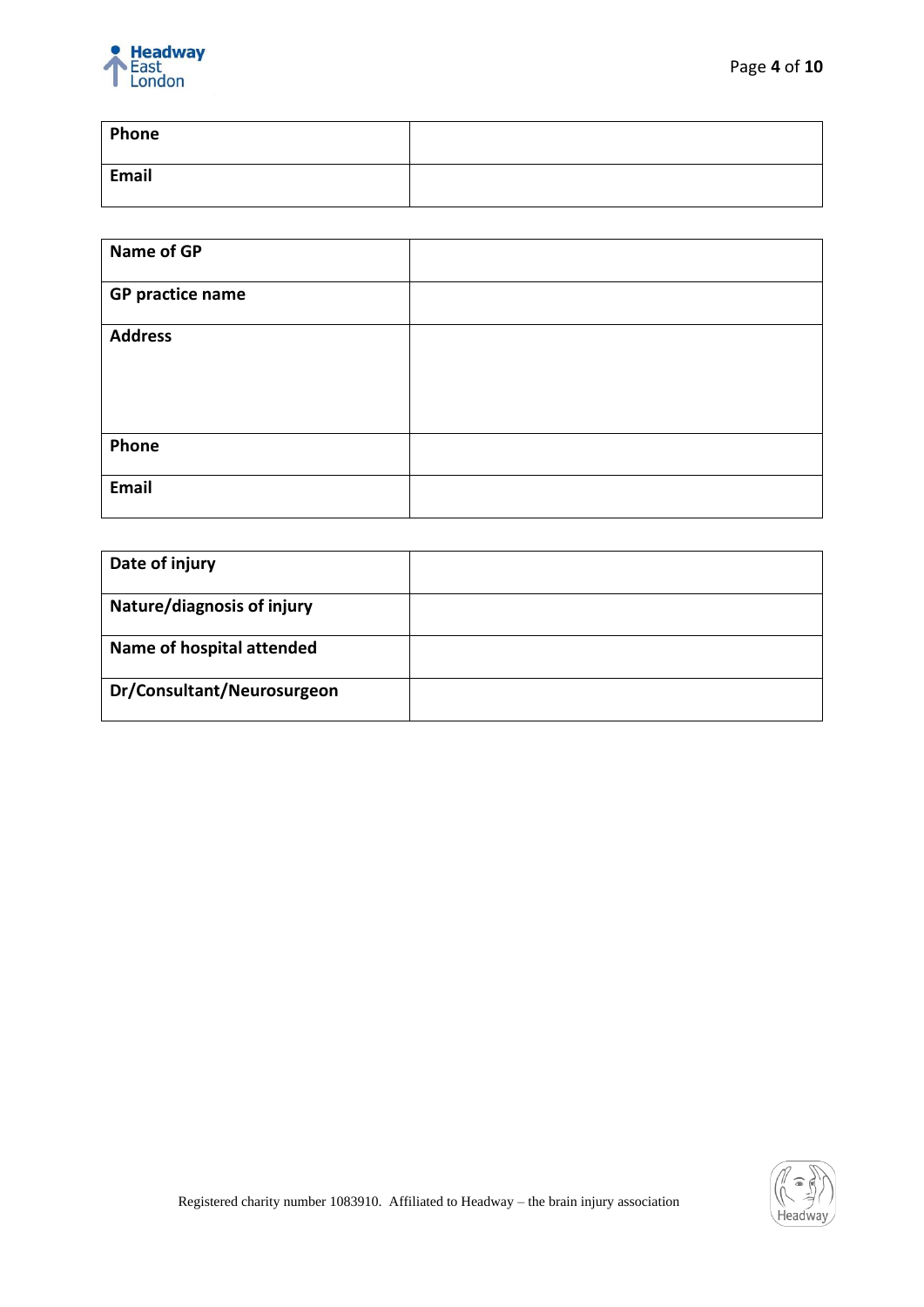

### **Transport**

| Will they require transport to attend? | Yes $\Box$   | No II                                |
|----------------------------------------|--------------|--------------------------------------|
| If yes, please state their needs:      |              |                                      |
| Wheelchair can transfer $\square$      |              | Wheelchair cannot transfer $\square$ |
| Walking stick $\square$                | Frame $\Box$ |                                      |

### **Please mark any of the following areas of function the person is having difficulty with as a consequence of their injury:**

- $\square$  Epilepsy
- ☐ Movement/Mobility
- ☐ Vision
- □ Hearing
- ☐ Taste/Smell
- ☐ Speech and language
- ☐ Behaviour
- □ Emotions
- ☐ Memory
- □ Attention/concentration
- ☐ Self-awareness/Insight
- □ Problem solving
- ☐ Pain
- ☐ Transfers
- ☐ Fatigue
- ☐ Other difficulties

*Please give details:* Click or tap here to enter text.

### $\Box$  Other medical conditions

*Please specify*: Click or tap here to enter text.

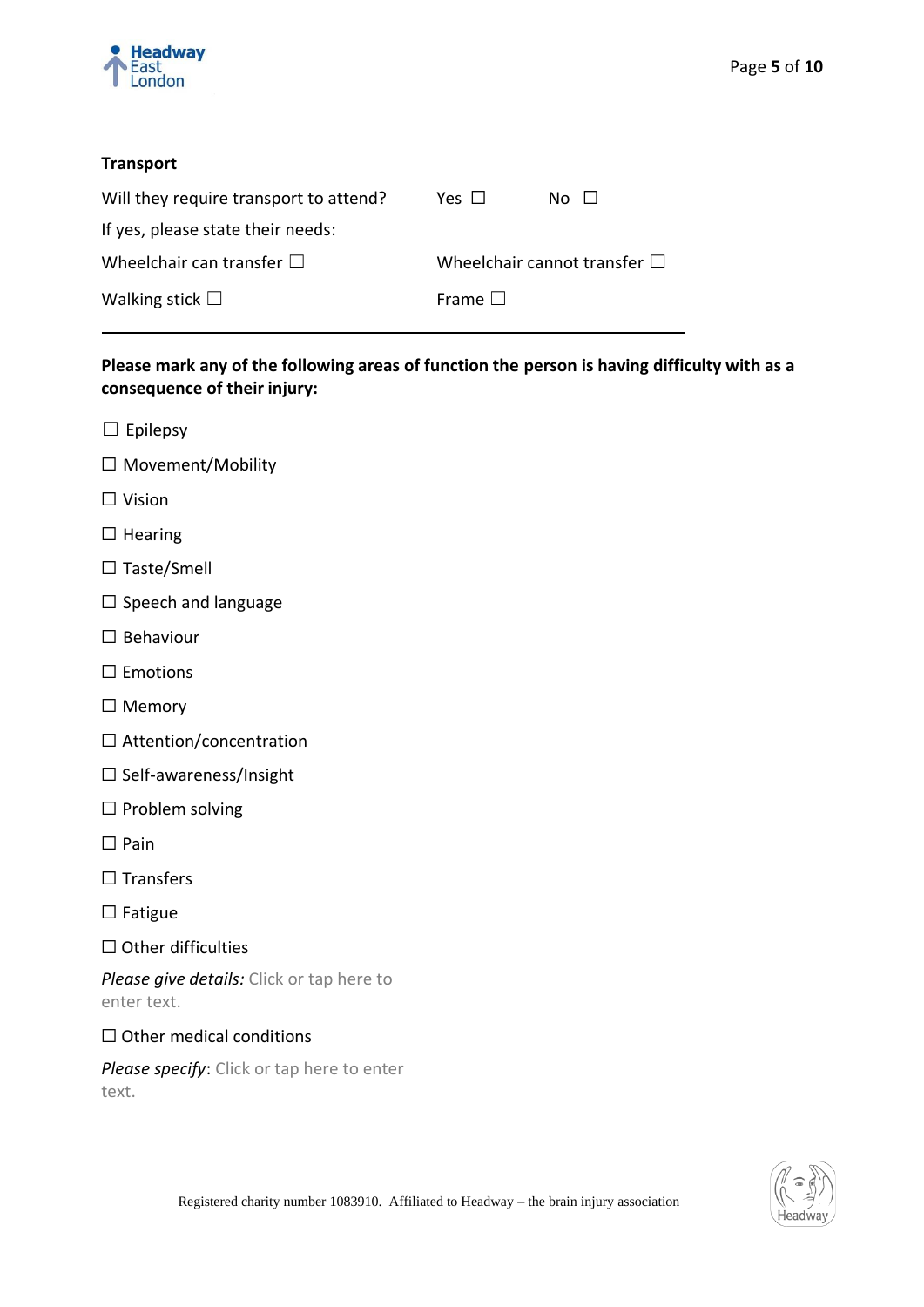

### **RISKS**

### □ History of self-harm

*Please give details:* Click or tap here to enter text.

☐ Current self-harm *Please give details:* Click or tap here to enter text.

☐ Suicidal ideation *Please give details:* Click or tap here to enter text.

☐ Previous suicide attempt *Please give details:* Click or tap here to enter text.

□ Forensic History *Please give details:* Click or tap here to enter text.

□ Previous harm to others *Please give details:* Click or tap here to enter text.

 $\Box$  Current risk to others *Please give details:* Click or tap here to enter text.

 $\Box$  Risk of absconding *Please give details:* Click or tap here to enter text.

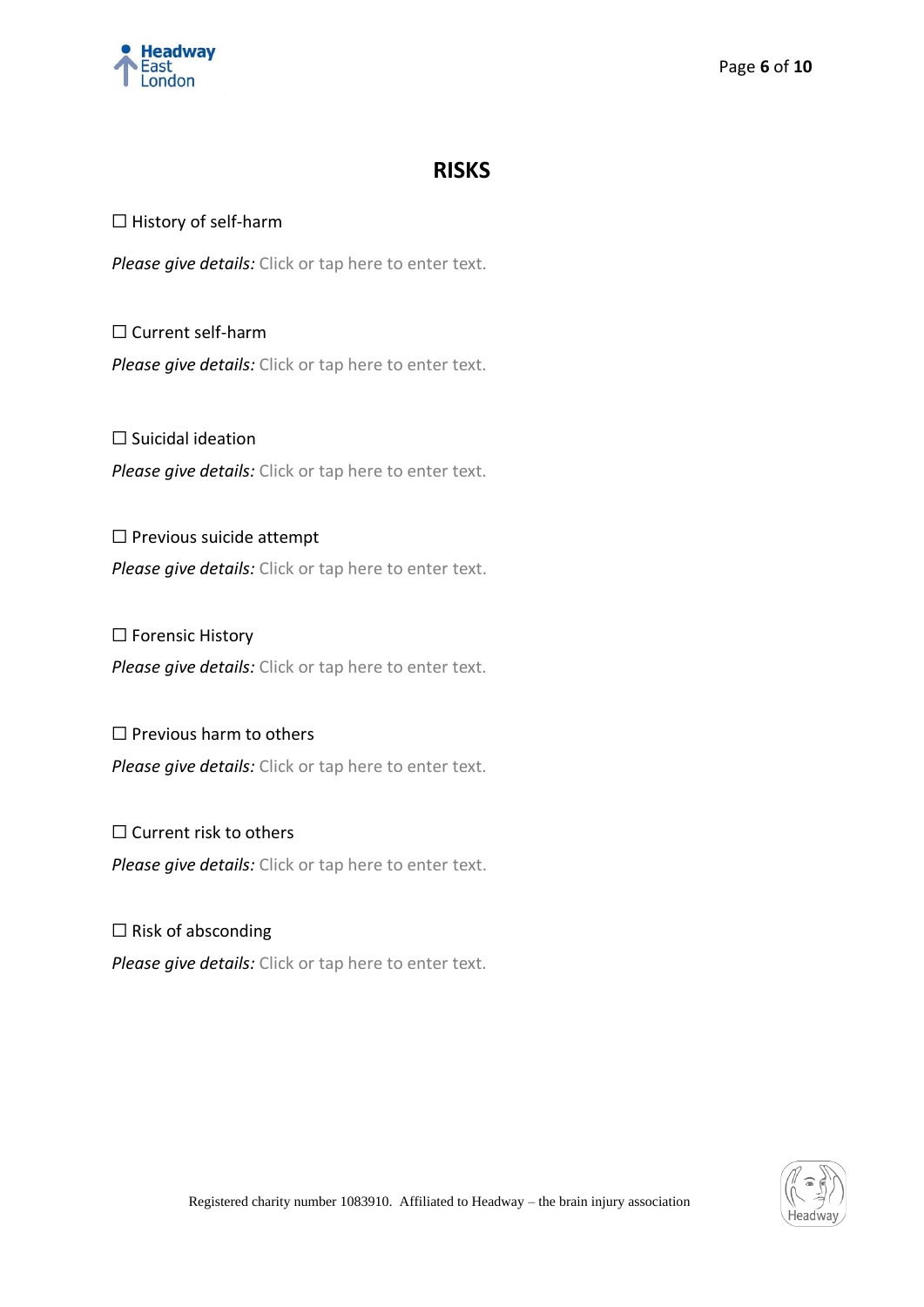

### **Please send the completed form to:**

Headway East London Bradbury House Timber Wharf, Block B 238-240 Kingsland Road London E2 8AX

Tel: 020 7749 7790

Fax: 020 3582 4688

Email: [info@headwayeastlondon.org](mailto:info@headwayeastlondon.org)

HEL is committed to protecting all personal information collected, and is transparent about why we do so and what we do with it.

For full details please see the Privacy Policy section on our website <http://headwayeastlondon.org/page/privacy-policy/> or request specific information about our Data Protection procedures by emailing [info@headwayeastlondon.org](mailto:info@headwayeastlondon.org)

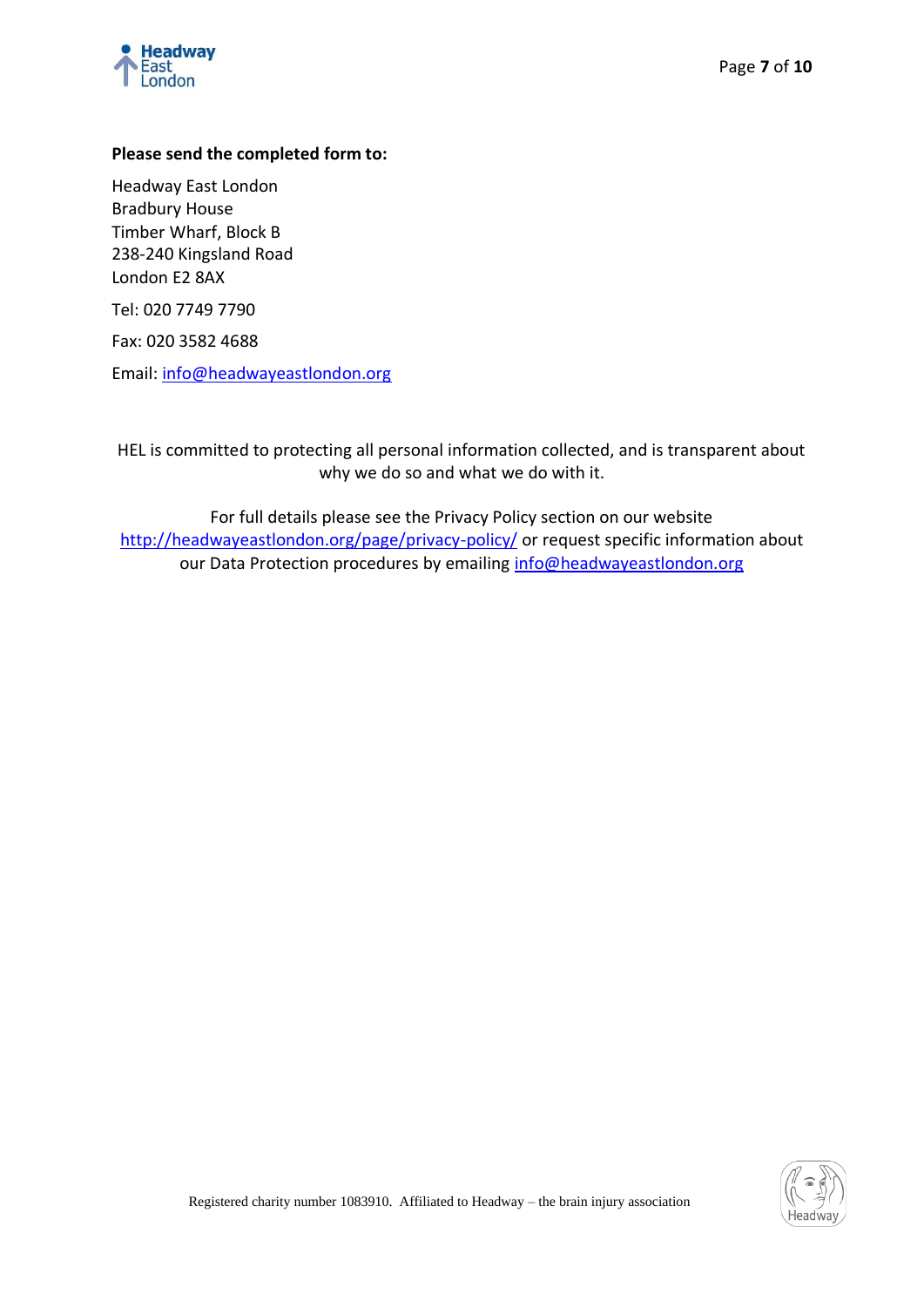

### **CONSENT TO PROCESS & SHARE INFORMATION**

Headway East London needs to store and use the personal information you give us. We do this so that we can keep records and support you. We keep your personal information data securely on our systems which are data protection compliant. Data is kept in confidence and is only available to our staff and volunteers.

We may need to share your personal information with other parties who support you or receive information about you from them. Examples include local authority, GP, hospital, and benefits agency. We will ask permission from you about this wherever possible. Please tell us if there is anyone you do not want us to share information with. If the police or court ask for data we are legally obliged to provide this.

More information about what data we store, how long for, and where it is kept are in our Privacy Policy Information Sheet (show this, or the easy read version).

We need your consent to use your personal information, given by agreeing and signing below.

- You can withdraw consent at any time by contacting us to request this.
- If we do not have your consent to store and process your personal data we may not be able to support you in the best way, or at all. We will talk to you about this.
- You can request to see the personal data we hold about you at any time by contacting us to request this.
- We keep your data for 6 years after the last time you were in contact with us.

I consent to Headway East London storing and processing my personal data to assist with my support.

### **Signature:**

**Name:** Click or tap here to enter text.

**Date:** Click or tap here to enter text.

(Or signed on behalf of if someone is assisting with completing this form)

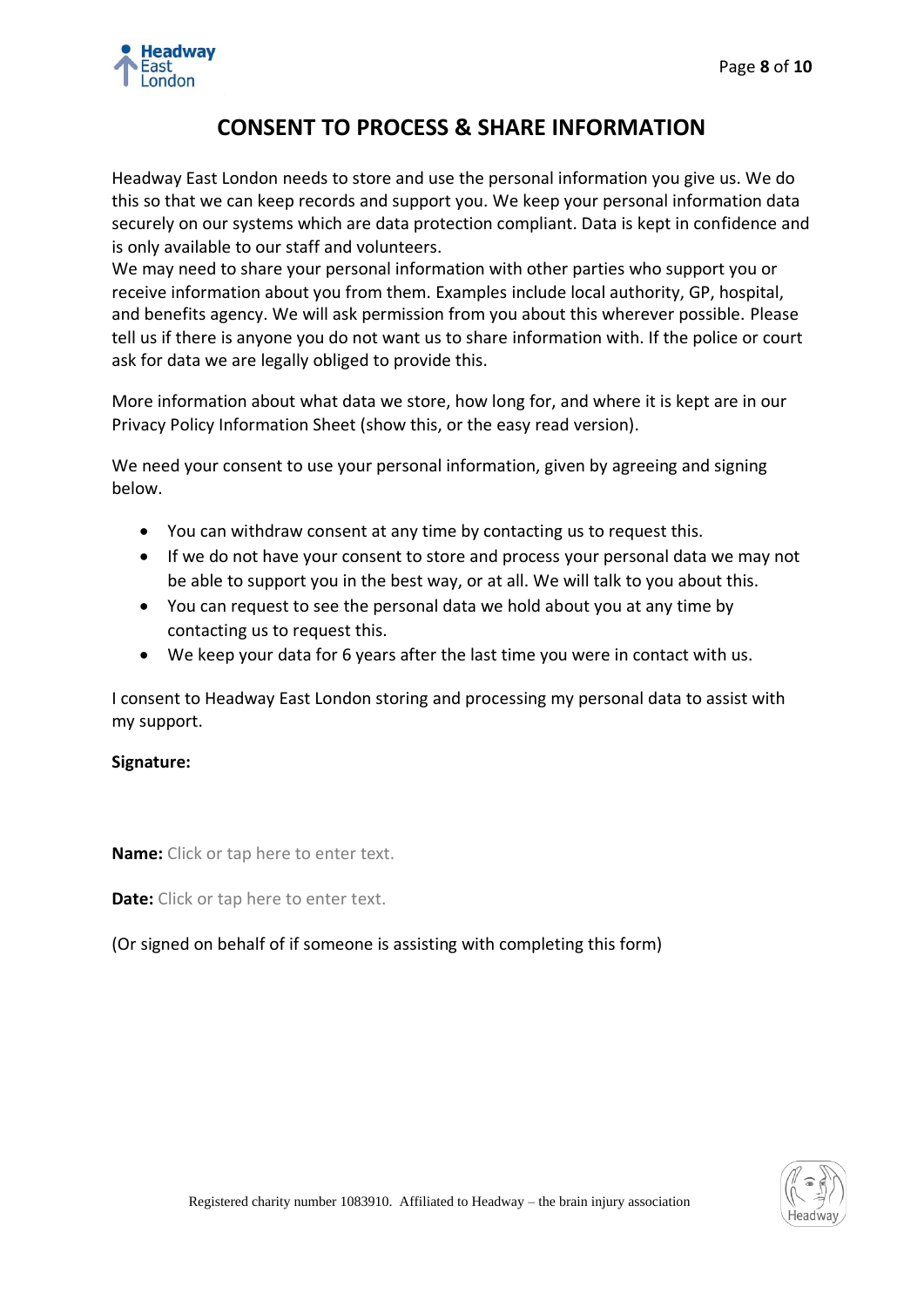

## **Information Sheet**

### **Headway East London's Data Protection & Privacy Policy**

Personal data is information that is about you. Personal data collection, storage and processing is legally covered by the General Data Protection Regulation – GDPR, which has now passed into UK Law as the Data Protection Act 2018 - and this information sheet explains how that works and what it means for you.

### **What basis does Headway East London use to collect, store and process your personal data?**

Headway East London uses the lawful basis Consent (you have given us permission), Contract (you have signed a contract with us to provide a service to you) and Legitimate Interest (we need to keep and use the information you have given us so that we can support you effectively).

· Personal data collected relating to non-funded members (Casework, Family Support) is based on the lawful basis of Legitimate Interests and/or Consent

· Personal data collected relating to funded members (Day Service, Support Work, Therapies) is based on the lawful basis of Contract

Our work involves medically related conditions, so we process information that is special category data (health records). This means we meet the additional condition (h) required under article 9 of GDPR for processing this data - it is necessary for us to use this information to support you.

#### **What personal data does Headway East London collect and how is it used?**

The personal data we need to collect from you will depend on which service, project, or information you receive or access from Headway East London. The information requested on our referral form includes most of the data we collect. We will ask you for more data if it is needed – examples of this are social services for care plans, GP for your medical history, hospital for your discharge summary. Examples of how we may use your personal data: To check that you are living in our catchment area, that your medical condition is within our remit, assessing risks to yourself and others, recording your contact details, having information about your support needs and specific situation.

#### **Where does Headway East London store your personal data and who has access?**

We store your information in secure paper systems, as images (photos? Pictures?) usually on display with your consent, and mainly on our IT (computer?) systems. We use databases, Office 365, Sharepoint. These software programmes are legally data protection compliant and store information securely on cloud-based servers. Staff have access to your personal data as needed to do their work, with tiered security level access and password clearance for different work roles. Staff are trained in keeping data safe and secure. The data is regularly backed up so we have a reliable secure record.

### **Is this data being shared by Headway East London with other external organisations?**

There may be situations when it is necessary to share or receive your personal information with other organisations. This may be for us to support you, or to involve other organisations to support you. We will seek your written consent and talk to you when this needs to happen.